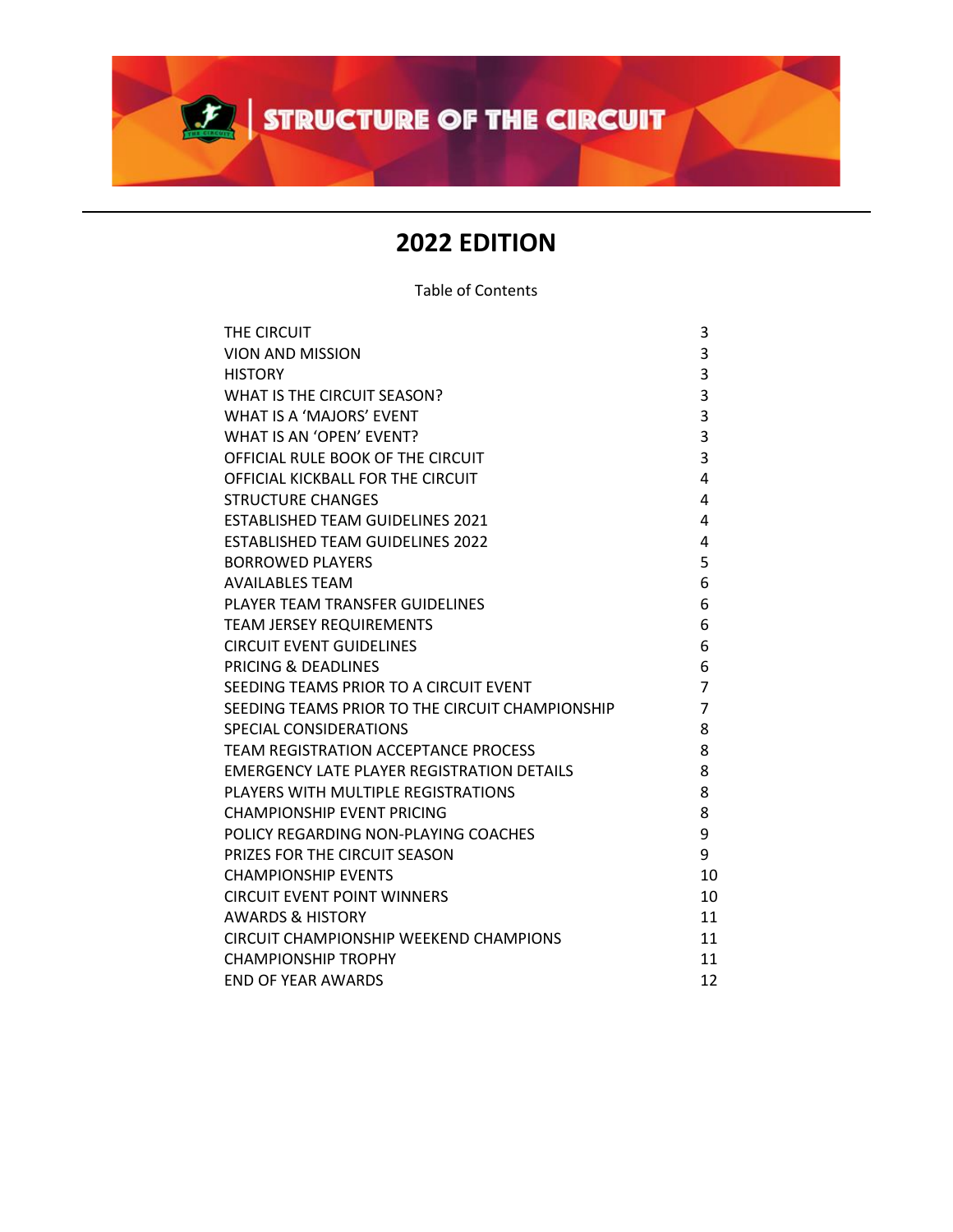# **THE CIRCUIT**

# VISION AND MISSION

Kickball365 (K365) organizes and hosts competitive kickball tournaments ("Events") across the country. The series of events is called **The Circuit**, which offers unique tournament vacation experiences.

# **HISTORY**

The Structure of the Circuit was created in 2010 and explains the policies and guidelines for **The Circuit**. K365 will review the Structure annually and will post changes online. K365 will e-mail notice of the changes to players.

#### WHAT IS **THE CIRCUIT**?

**The Circuit** is a series of **Majors** and **Open** Events. The 2021 season will run from mid-2021 through early 2022, ending with the Circuit Cup Championship (CCC) in January 2022.

#### WHAT IS A **MAJOR**?

There are four (4) **Majors** on **The Circuit**, each chosen for its historical kickball importance and its ability to provide unique travel and competition. Most **Majors** feature a consistent tournament weekend schedule, which typically includes a co-ed tournament on Saturday and a women's tournament on Sunday. Some Event schedules may vary.

#### \*\*\**Established teams qualify for CCC by playing in at least one Major*.*\*\*\**

# WHAT IS AN **OPEN**?

An **Open** is a cash prize only event. An **Open** does not count as a qualifying event for CCC. Teams do not earn Points during an **Open**, and teams are free to form however they choose, with the only roster restriction being sixteen (16) rostered players, excluding **Rookie** players.

#### WHAT IS A **ROOKIE**?

A **Rookie** is any player who has competed in fewer than two (2) Circuit events in the division. Any number of rookies (players who) may be added to an **Open** roster. A division is considered either Co-ed or Women's. As an example, playing in three women's events but zero co-ed events would make that player a rookie in the co-ed division, but not in the women's division.

# OFFICIAL RULE BOOK OF THE CIRCUIT

Every Event uses the "Official Rule Book of Kickball365". The rules specify the equipment used, the layout of the kickball field, the details of game play, and the expected behavior of the players, non-playing coaches, fans, etc.

# OFFICIAL KICKBALL FOR THE CIRCUIT

The Official K365 Kickball is a Baden Sports KB-10, with a unique numerical suffix, a custom kickball manufactured and designed for **The Circuit**. This is the only kickball allowed for Circuit Events. Generic Baden KB-10 models will only be during a Circuit Event in exigent circumstances.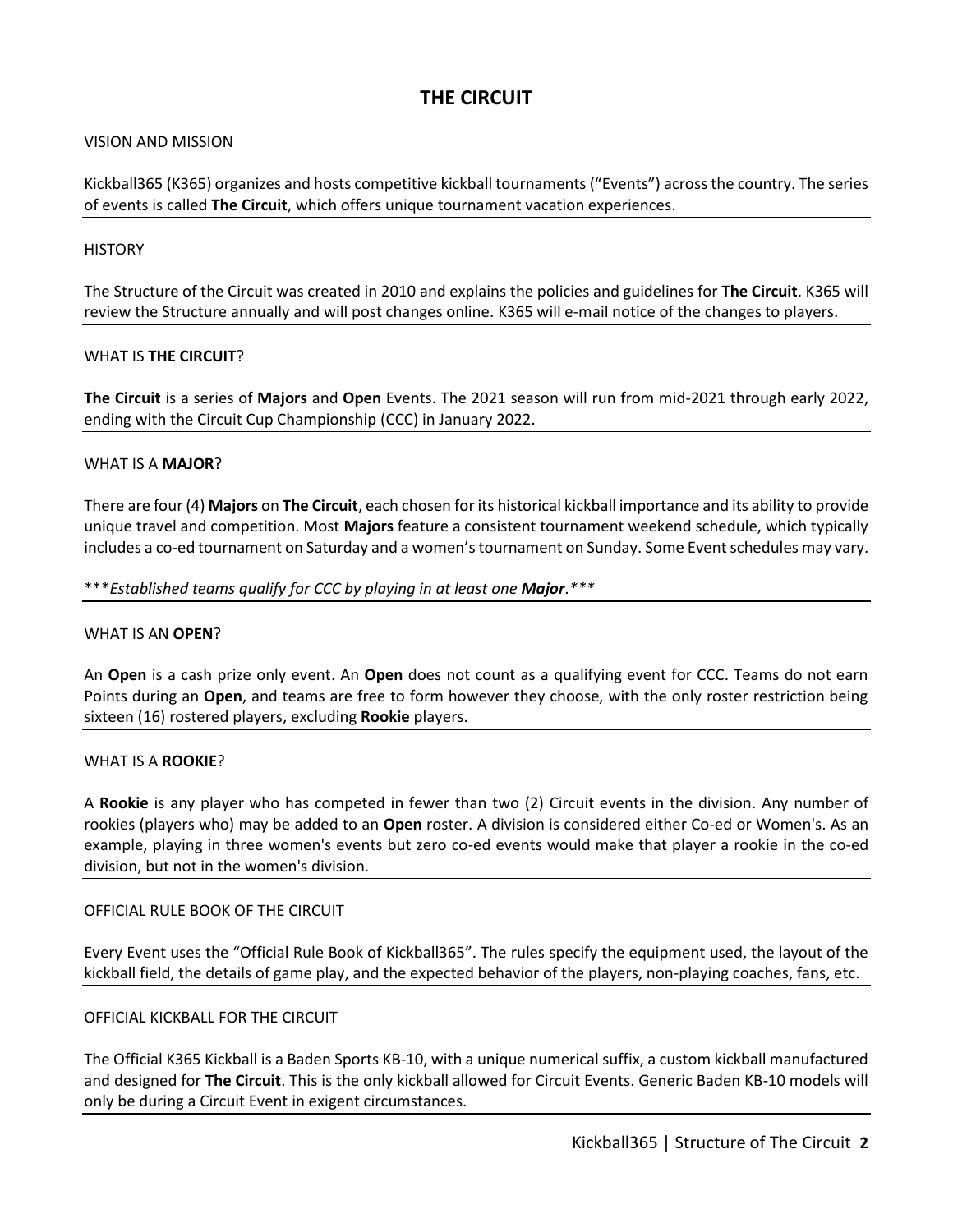# STRUCTURE CHANGES

Changes to the Structure may occur. When any change is made, K365 will post revisions on social media channels, update this document, and e-mail an announcement that changes have been made. The Structure will begin in 2022, after the 2021 CCC (held in early 2022).

## **ESTABLISHED TEAM** GUIDELINES – 2022

- 1. You become part of an **Established Team** when you register with one for a **Major.**
- 2. **Established Teams** may carry a total of (24) players throughout the season, but no more than (20) total players at any given **Major,** including **CCC.**
- 3. Once you are part of an **Established Team**, you may transfer a total of one (1) time during a Circuit season to a different **Established Team**.
- 4. An **Established Team** may accept up to four (4) players who transfer from another **Established Team**, but no more than two (2) from the same **Established Team**.

There are two types of players on **The Circuit**: **Regional** and **Non-Regional** Players. A **Regional** player lives within one of the below-named **Regions**. A **Non-Regional** player is a player who does not live within one of the belownamed **Regions**. A **Non-Regional** player does not count as an Out Of Region (OOR) player.

An ORR player is a player who is a member of an **Established Team** that is outside that player's home region.

#### *CO-ED TEAMS*

In 2022, co-ed rosters will center around players from a single **Region**. In 2022, the more **OOR** players each **Established Team** has, the fewer total players that **Established Team** may have on its roster. A player is deemed part of an **Established Team** roster once he/she registers with that team in a 2022 **Major**.

K365 created the following **Regions** because each had at least 25 players and one (1) or more established teams throughout 2019:

- 1. Gold Coast: Fort Lauderdale/WPB/Miami
- 2. Sun Coast: Tampa
- 3. First Coast: Jacksonville
- 4. Sun Belt: Orlando
- 5. Southern: Atlanta (anyone in Georgia is part of this region)
- 6. Tidewater: Virginia Beach
- 7. Beltway: District of Columbia, Maryland, Virginia (DMV)
- 8. Bayou: Baton Rouge/New Orleans (anyone in Louisiana is part of this region)
- 9. Lonestar: Dallas/Ft. Worth (anyone in Texas is part of this region)
- 10. Sin City: Las Vegas (anyone in Nevada is part of this region)
- 11. Mountain: Denver (anyone in Colorado is part of this region)
- 12. Canyon: Phoenix (anyone in Arizona is part of this region)
- 13. Hollywood: Los Angeles (anyone in California is part of this region)

#### In 2022, if an **Established Team** has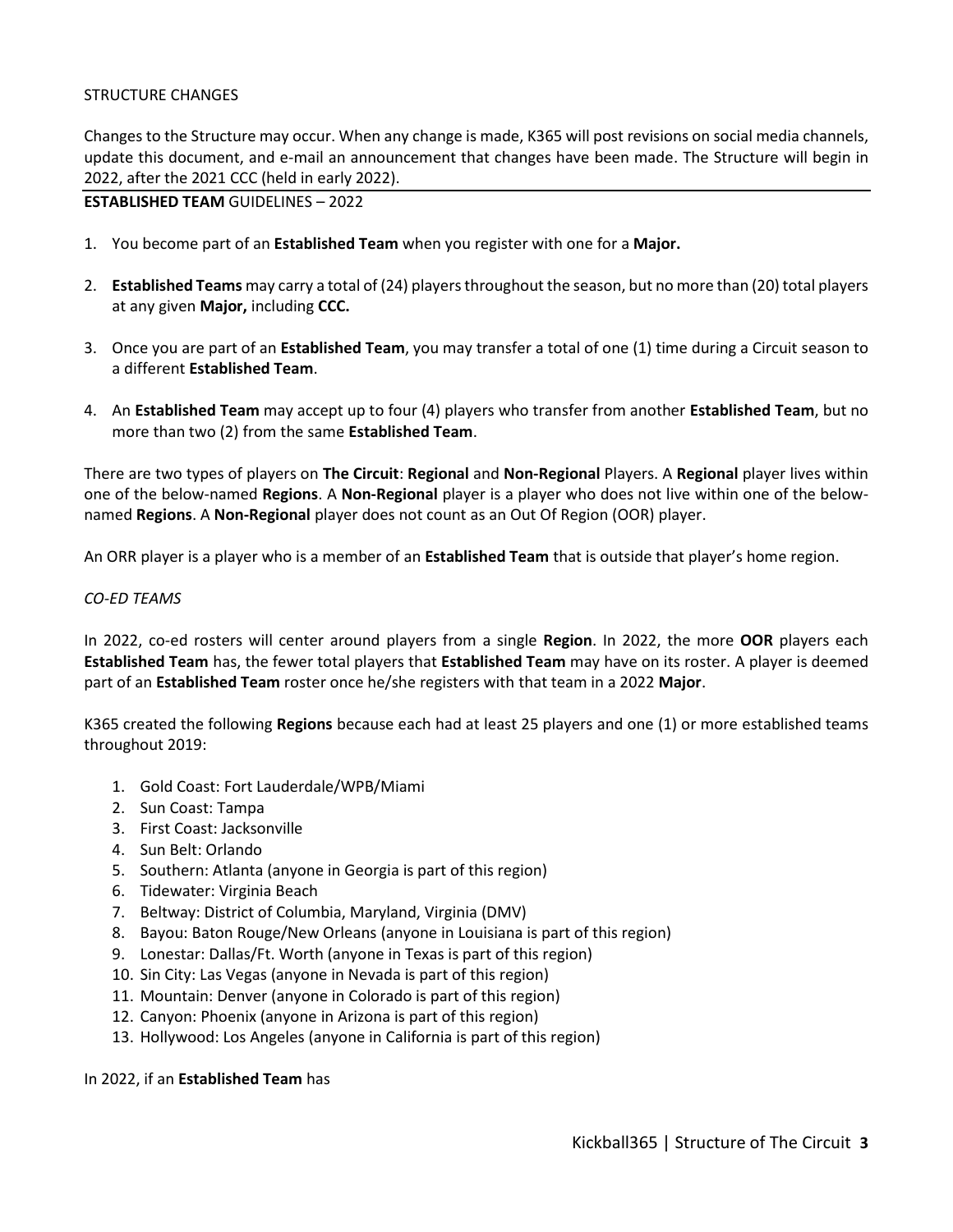- 7 OOR, it may have no more than 16 total players on its roster
- 6 OOR, it may have no more than 18 total players on its roster
- 5 or fewer OOR, it may have no more than 20 on its roster

#### *WOMEN'S TEAMS*

For 2022, women's team rosters will center around players from a combination of no more than two **Regions**.. Regions are as follows:

- 1. Gold Coast: Fort Lauderdale/WPB/Miami
- 2. Sun Coast: Tampa
- 3. First Coast: Jacksonville
- 4. Southern: Atlanta (anyone in Georgia is part of this region)
- 5. Beltway: District of Columbia, Maryland, Virginia (DMV)
- 6. Bayou: Baton Rouge/New Orleans (anyone in Louisiana is part of this region)
- 7. Lonestar: Dallas/Ft. Worth (anyone in Texas is part of this region)
- 8. Sin City: Las Vegas (anyone in Nevada is part of this region)
- 9. Mountain: Denver (anyone in Colorado is part of this region)
- 10. Canyon: Phoenix (anyone in Arizona is part of this region)
- 11. Hollywood: Los Angeles (anyone in California is part of this region)

#### In 2022, if an **Established Team** has

- 7 OOR, it may have no more than 16 total players on its roster
- 6 OOR, it may have no more than 18 total players on its roster
- 5 or fewer OOR, it may have no more than 20 on its roster

# \*A Non-Playing Coach does not count as part of the **Established Team**.

BORROWED PLAYERS (STARTING 2021)

# *GENERAL INFO*

A Borrowed Player does not qualify for CCC with the **Established Team** with whom he/she plays at an event.

One **Established Team** may not borrow players from another **Established Team** attending the same event.

Each Borrowed Player must register for an event as a borrowed player.

# *CO-ED*

If an **Established Team** has 12 or fewer players at a **Major**, that team may add any one (1) player for that event.

If an **Established Team** has at least 13 players at a **Major**, that team may add 2 players for that event, but at least one (1) of those two (2) must be female.

*WOMEN'S*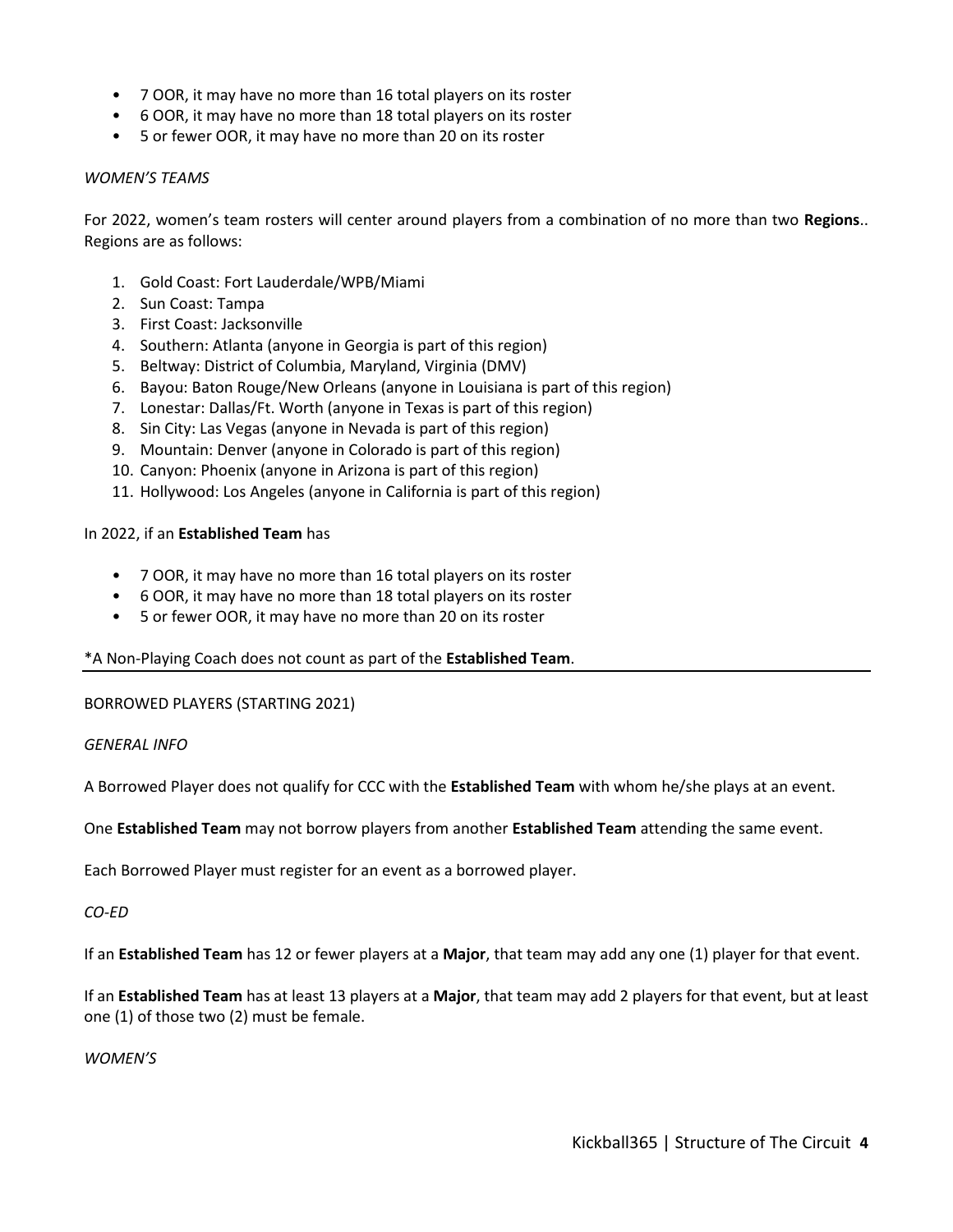If an **Established Team** has 11 or fewer players attending a **Majors**, that team may add any one (1) player for that event.

#### AVAILABLES TEAM

An **Availables Team** is any team competing at a Circuit Event that does not qualify as an **Established Team**.

An **Availables Team** may not have more than 13 players on its roster.\*

An **Availables Team** may not have more than four (4) players from a single **Established Team.**

An **Availables Team** may add any number of **Rookies** to its roster for a Circuit Event.

#### PLAYER TEAM TRANSFER GUIDELINES

Once you are part of an **Established Team**, you may transfer a total of one (1) time during a Circuit season to a different **Established Team**.

An **Established Team** may accept up to four (4) players who transfer from another **Established Team**, but no more than two (2) from the same **Established Team**.

#### TEAM JERSEY REQUIREMENTS

K365 reserves the right to alter, or require a team to alter, a team name, player nickname, team logo, jersey graphic, or uniform and/or suggest alternatives at or in conjunction with a K365 Circuit League or Event should K365 personnel determine that the existing name, logo, graphic, or uniform might hinder the mission of the organization or the goals of a specific K365 League or Event. Alterations must meet with the approval of K365 personnel. Official K365 jerseys can be ordered through KickballStuff (Callie@kickballstuff.com) or 625Design (email?)

# CIRCUIT EVENT GUIDELINES: WHO CAN COMPETE?

Anyone who is at least 21 years old at the time of registration, has adequate health insurance, and is properly registered on the roster of a team may compete at a Circuit Event.

#### PRICING & DEADLINES

| Early Fee (\$65)              | Regular Fee (\$75)              | Late Fee (\$95)                                                                              | <b>Registration Blackout</b>                                          |
|-------------------------------|---------------------------------|----------------------------------------------------------------------------------------------|-----------------------------------------------------------------------|
| Up to 28 days before<br>Fvent | Up to two weeks before<br>Event | Intended for Emergency<br>Players Only. Permitted<br>seven (7) days after<br>Event deadline* | No registrations<br>permitted the week<br>before a Circuit<br>Event** |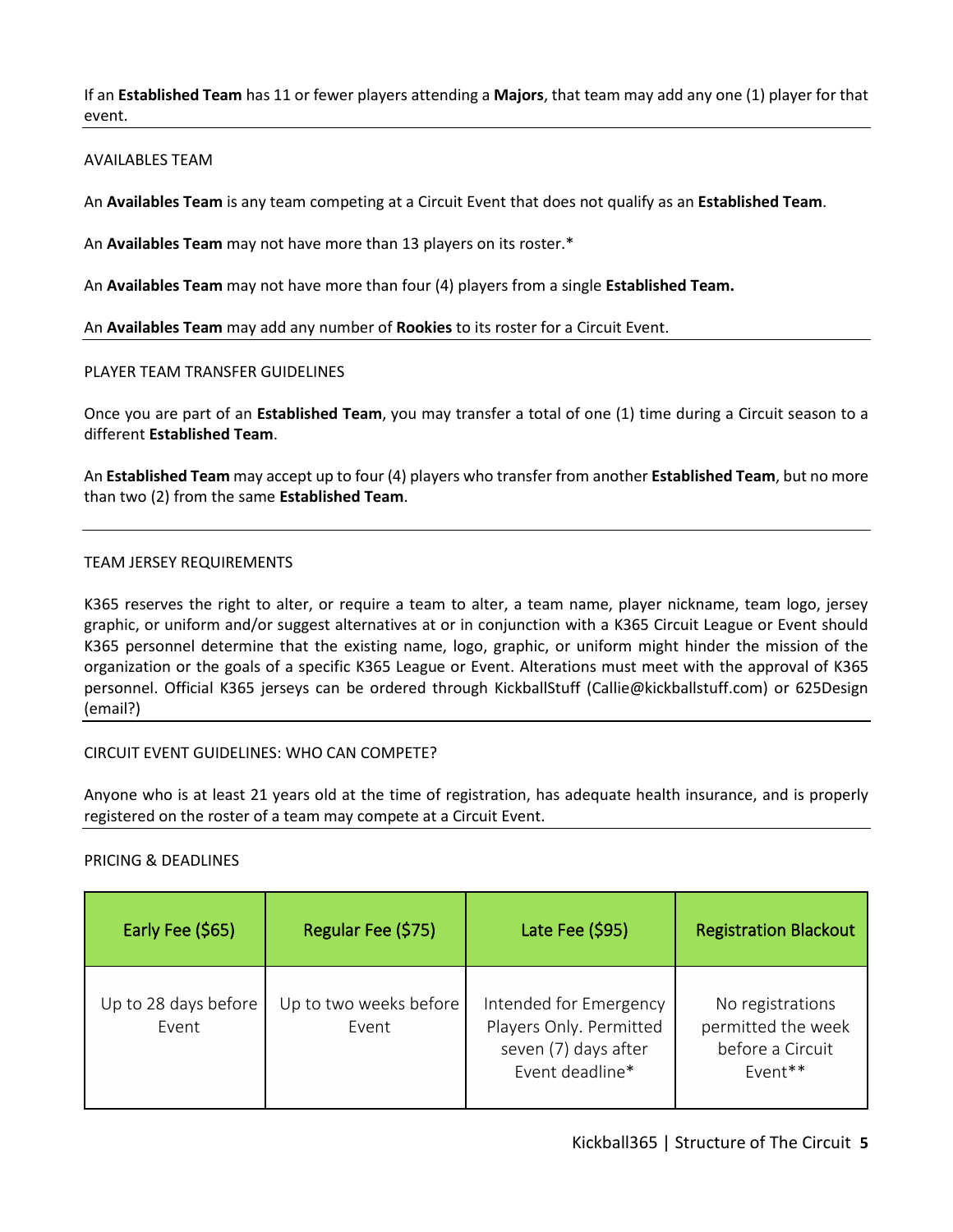Event registration closes at 11:59pm EST on the date listed on the website.

All Circuit Event registrations must submit payments through the Official registration systems. No offline payments will be accepted. If a player registered is unable to compete prior to the registration deadline, he/she may be issued full site credit at the price that he/she paid.

*\*Non Playing Coaches may use the code NONPLAYINGCOACH365 to receive \$40 off of registration*.

\*\*Any Captain who needs to add an Emergency Player after the Event Registration Late deadline must email info@K365.com with the request. Only additions to reach roster minimums will be accepted. #CircuitTourPass not eligible to be used for a Late Fee.

# SCHOLARSHIPS (COMING IN 2022)

# EVENT SEEDING AND POOLS

# *SEEDS*

Team rankings and seeding system will be released for 2022 prior to the first event.

# *POOLS*

All Team Pools for **Major** Circuit Events will be drawn utilizing the Captain Bin method, which means the top seeds in each pool will be set based on the Official Rankings of The Circuit. Each **Established Team** will be seeded into bins based on those same rankings (for example, 6-10 seeds in bin 2, 11-15 seeds in bin 3, and so on). **Open** Events will be done at random.

The #1 seed captain gets to pick who they want as a #2 seed in their pool from the list of teams available to choose in bin 2. Then those teams in bin 2 get to pick who they want as a #3 seed from the list of teams available to choose in bin 3. This process will snake until all teams have been drawn. *The only exception is when there are six bins, in which case bin 3 teams will not select bin 4 teams; instead bin 4 teams will be placed in reverse order (from lowest ranking to highest ranking, based on traditional snake seeding).*

The number of Pool Play Games offered at a Circuit Event may vary depending on the number of teams attending a tournament or if weather impacts the event.

# *ELIMINATION PLAYOFF SEEDING METHOD*

Elimination Playoff Seeds will be ranked according to a team's Win Points, derived from its Win, Loss, Tie, and Forfeit record from Pool Play Games.

In the event a Tiebreakers for Elimination Playoff Seeding is used, and once a Team/Team(s) has/have been advanced using a tiebreaker, the tiebreaker process continues by starting over with the first tiebreaker for remaining teams. The tiebreakers are: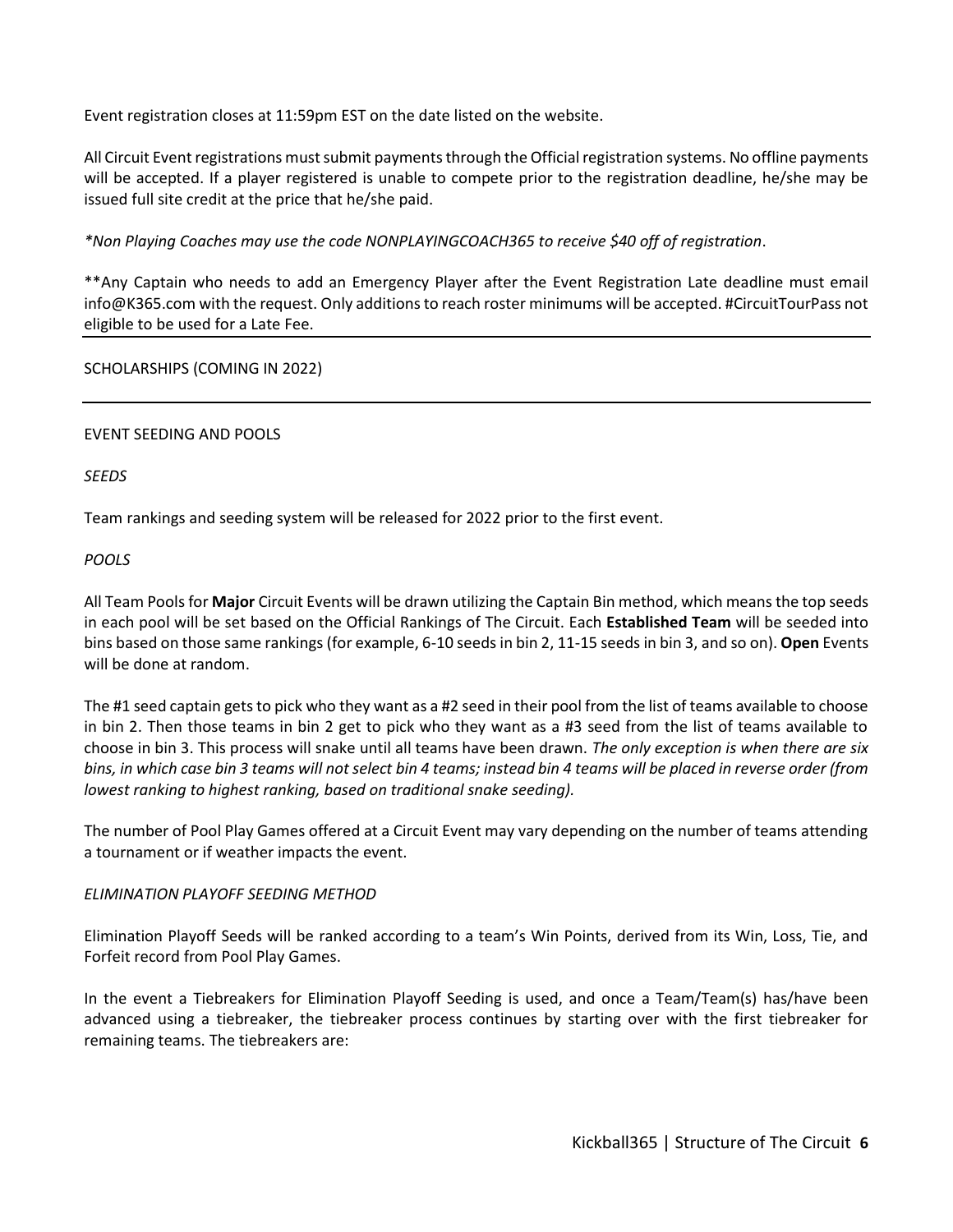• If the calculation of Win Percentage results in a tie, then "Head to Head Score" between all of the tied teams will be used. Each tied Team must have played every other tied Team to use this tiebreaker. Otherwise, the Tiebreaker process continues.

- If the Head to Head Score Tiebreaker results in a tie, then "Run Ratio" will be used.
- If the Runs Ratio Tiebreaker results in a tie, then "Runs Scored" will be used.
- If the Runs Scored Tiebreaker results in a tie, then "Initial Starting Seeding" will be used.

## SEEDING TEAMS PRIOR TO CCC

All Pool Play Groupings for CCC will be drawn using a modified version of the Captain Bin method. This means top seeds in each pool will be seeded based on the Official Standings of The Circuit specifically for the Circuit Championship Weekend.

Once the top captains are in place, he/she will select his/her team's drafting spot. The number of spots is determined by the total number of teams competing in CCC. Once each top captain has selected his/her draft spot, the draft will continue in a normal snake format until all teams have been drawn.

Any team may be drafted by any captain and is not tied to a specific bin or round number. Once all teams have been chosen, the draft is concluded and pools are published.

#### SPECIAL CONSIDERATIONS

These defined structures provide greater transparency and manage expectations in cases (e.g., odd number of teams attending, limited field permit use, time concerns, etc.). They are not 100% suited to every situation, and K365 will have the final say on each update and has the authority to make specific exceptions at its discretion in truly exigent circumstances.

TEAM REGISTRATION ACCEPTANCE PROCESS

Established team spots for CCC are officially confirmed and secured in groups of five (5) teams at a time.

#### EMERGENCY LATE PLAYER REGISTRATION DETAILS

Rosters will be audited in the three (3) week period leading up to CCC.

#### PLAYERS WITH MULTIPLE REGISTRATION PROFILES/ACCOUNTS

Players are allowed to have ONE (1) registration account for use on The Circuit Official Registration System [\(http://register.K365.com\)](http://register.k365.com/).

For any login issues, players may:

- Use the "Forgot Your Password" feature on the LeagueApps registration page to reset the account (You can do so by going to [https://K365.leagueapps.com/login\)](https://k365.leagueapps.com/login);
- Please e-mail info@K365.com to notify us of the error and for any continued login issues;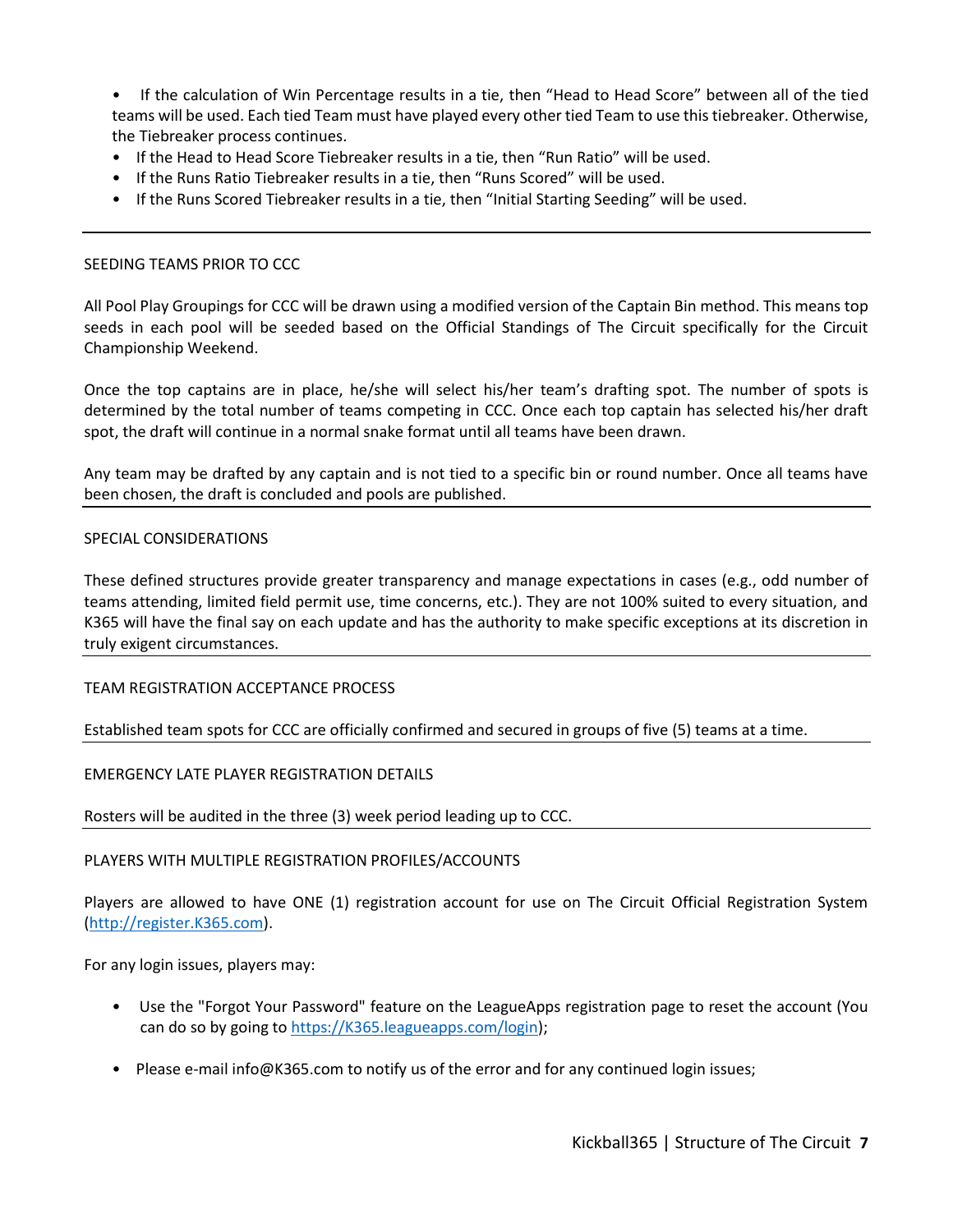• Failure to comply may result in the Player receiving sanctions, including up to a Red Card impacting their play in an upcoming Circuit Event for registering with secondary profiles to circumvent roster audits.

# CHAMPIONSHIP EVENT PRICING & DEADLINE

Players can register at any time for the Circuit Championship Weekend. K365 uses the following registration payment deadlines:

| <b>Early Registration</b> | <b>Regular Registration</b> | <b>Late Registration</b>                | <b>Penalty Fee</b>                                         |
|---------------------------|-----------------------------|-----------------------------------------|------------------------------------------------------------|
| \$70                      | \$85                        | \$110                                   | \$150                                                      |
| July - October            | November - February         | March $1st$ – March<br>31 <sup>st</sup> | Permitted only April 1 <sup>st</sup> - April<br>$10^{th*}$ |

*CRITICAL: If an Established Team'sroster has not reached the minimum requirement of having ten players (6 males & 4 females OR 10 females) registered by the deadline, then the previously approved Team spot will be rejected, and the team will be ineligible to compete at the Circuit Championship Weekend.*

*Players who had registered will be given a full refund and will not be eligible to transfer to another team to compete at the Circuit Championship Weekend. #CircuitTourPass holders are not eligible.*

# POLICY REGARDING NON-PLAYING TEAM COACHES

Within The Circuit, a Team competing in either the Co-Ed and/or Women's Division is allowed, but not required, to have a maximum of two (2) Non-Playing Team Coaches. This includes signing the player waiver that all players must sign prior to competing.

Additionally, Non-Playing Team Coaches must register prior to the Circuit Event registration ending. Non-Playing Team Coaches are required to register and pay a fee for the Circuit Championship Weekend in April for either the Co-Ed and/or Women's Division Events.

As a reminder, a Non-Playing Coach is allowed to engage with the Head Game Referees ONLY if they are wearing the required Captain's Band during the game.

For additional details on this Policy please refer to the FAQ.

If you have additional questions please email [info@K365.com.](mailto:info@K365.com)

CIRCUIT EVENT PRIZE POOLS

PRIZES FOR THE CIRCUIT SEASON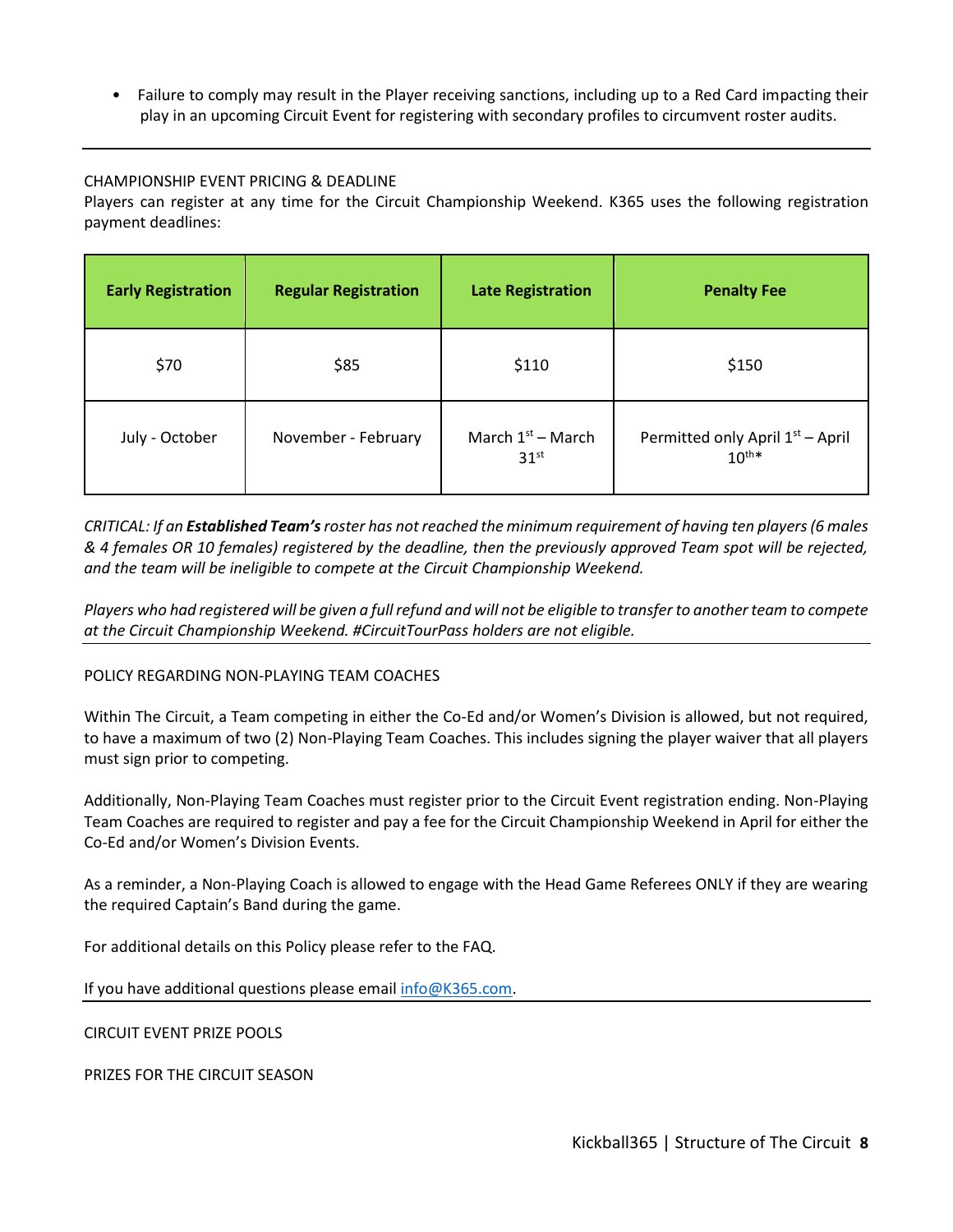K365 awards prizes to teams within thirty (30) days after the completion of a Circuit Event. Prize Pools for each Circuit Event are on a per team basis. The bigger the event, the bigger the prize pool.

Prize Pools are calculated at the time of the Circuit Event:

- 1st Place: \$150/registered team
- 2nd Place: \$50/registered team
- Final Four (each): \$25/registered team\*

Starting in 2019, 1st Prize Pools increased to \$150/registered team (Up from \$110). Circuit Event Prize Pools will remain on a per team basis. In the event of a tournament with 16 teams or less the company will not pay out a prize pool to the Third and Fourth place teams.

Starting in 2019, Availables Teams with 50% or more sameness are ineligible to win Prize Pool Money. This is defined as any Availables Team with 50% OR MORE of the same players from any previous Availables Team. This includes teams playing under different name from event to event. Availables Teams Rosters will be tracked every year and not reset. The Prize Pool Cap for Availables Teams are now eligible for 70% (from 75%) of the advertised Circuit Event Prize Pool.

# CHAMPIONSHIP EVENTS

K365 will award cash prizes associated with Circuit Championship Weekend within thirty (30) days after the completion of the Circuit Championship Weekend. All related cash prizes for the Championship Events are not guaranteed. Final awards are to be determined based on the total number of registered teams attending either Championship.

| <b>Teams</b> | <b>1st Place</b> | 2nd Place    | Final Four (each) |
|--------------|------------------|--------------|-------------------|
| $40+$        | \$25,000         | \$3,000      | \$1,500           |
| $30+$        | \$10,000         | \$2,000      | \$1,000           |
| $20 - 29$    | \$7,000          | \$1,500      | \$750             |
| Up to 19     | \$250/team       | $$100/team*$ | \$50/team*        |

\* In the event of a small tournament championship event the company reserves the right to not pay out a prize pool to the Final Four teams.

#### CIRCUIT EVENT POINT WINNERS

K365 will award (subject to sponsor availability) 1st place teams with the most total Circuit Points at the end of the Circuit Season.